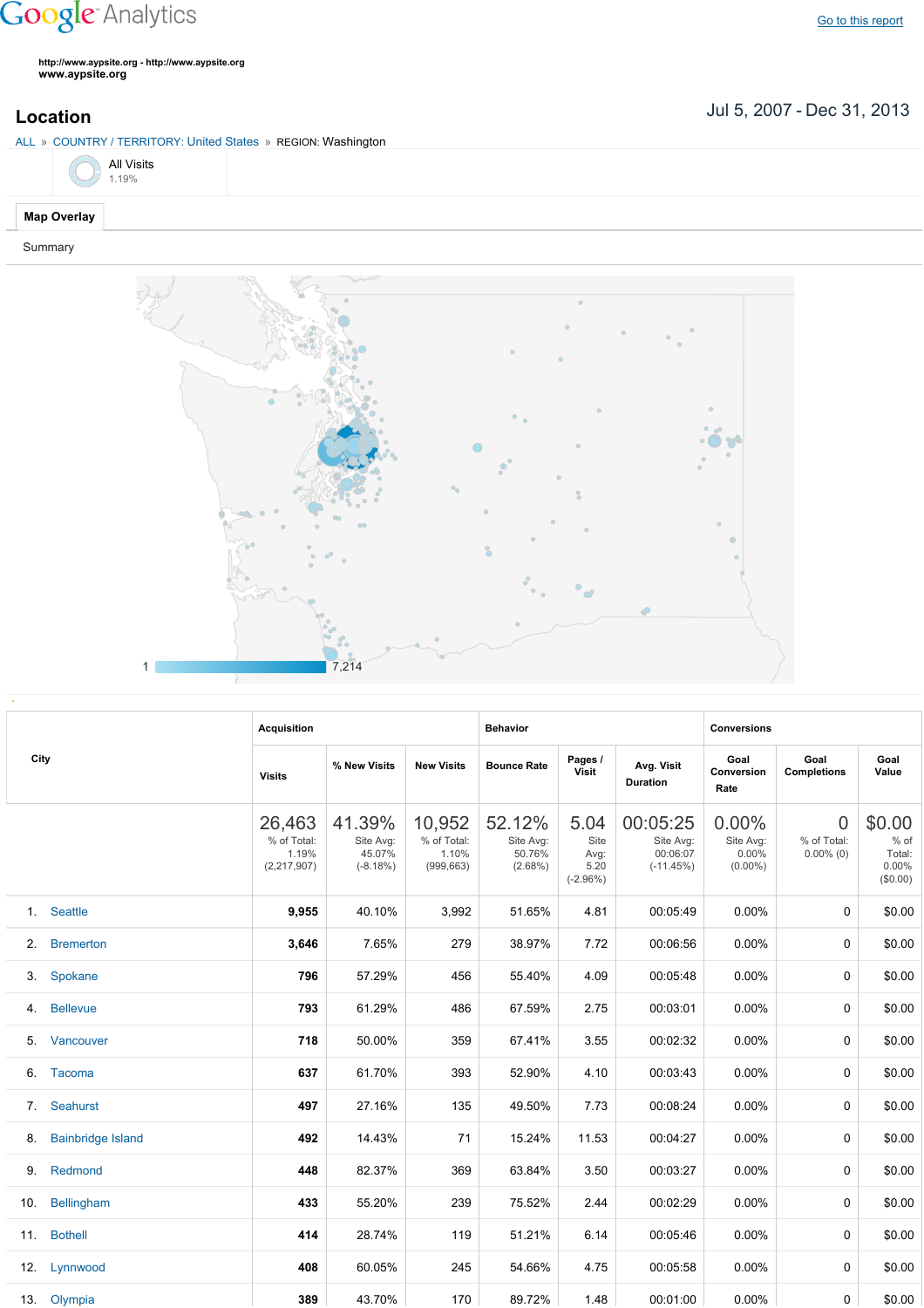|     | 14. (not set)         | 370 | 45.68% | 169 | 61.62% | 3.31  | 00:03:32 | 0.00%    | 0 | \$0.00 |
|-----|-----------------------|-----|--------|-----|--------|-------|----------|----------|---|--------|
|     | 15. Kirkland          | 361 | 68.14% | 246 | 63.99% | 3.35  | 00:03:23 | $0.00\%$ | 0 | \$0.00 |
| 16. | <b>Mercer Island</b>  | 348 | 47.13% | 164 | 42.24% | 3.97  | 00:06:26 | $0.00\%$ | 0 | \$0.00 |
|     | 17. Tracyton          | 316 | 6.65%  | 21  | 41.77% | 7.68  | 00:05:17 | $0.00\%$ | 0 | \$0.00 |
|     | 18. Renton            | 310 | 54.19% | 168 | 65.48% | 3.94  | 00:04:57 | $0.00\%$ | 0 | \$0.00 |
|     | 19. Sammamish         | 302 | 37.42% | 113 | 46.03% | 5.41  | 00:08:21 | 0.00%    | 0 | \$0.00 |
|     | 20. Poulsbo           | 262 | 15.65% | 41  | 30.92% | 6.75  | 00:05:17 | $0.00\%$ | 0 | \$0.00 |
|     | 21. Everett           | 215 | 47.44% | 102 | 59.53% | 6.57  | 00:07:28 | $0.00\%$ | 0 | \$0.00 |
|     | 22. Silverdale        | 198 | 17.68% | 35  | 32.32% | 8.55  | 00:05:25 | $0.00\%$ | 0 | \$0.00 |
|     | 23. Leavenworth       | 194 | 14.95% | 29  | 16.49% | 5.79  | 00:06:57 | $0.00\%$ | 0 | \$0.00 |
|     | 24. Medina            | 164 | 19.51% | 32  | 26.22% | 7.51  | 00:13:52 | $0.00\%$ | 0 | \$0.00 |
|     | 25. Federal Way       | 159 | 62.89% | 100 | 62.26% | 2.82  | 00:02:09 | $0.00\%$ | 0 | \$0.00 |
|     | 26. Gig Harbor        | 157 | 71.34% | 112 | 60.51% | 3.02  | 00:05:02 | $0.00\%$ | 0 | \$0.00 |
|     | 27. Lacey             | 156 | 71.15% | 111 | 61.54% | 3.29  | 00:03:08 | $0.00\%$ | 0 | \$0.00 |
|     | 28. Veradale          | 150 | 31.33% | 47  | 30.00% | 7.32  | 00:11:55 | $0.00\%$ | 0 | \$0.00 |
|     | 29. Puyallup          | 137 | 85.40% | 117 | 78.83% | 1.82  | 00:01:44 | $0.00\%$ | 0 | \$0.00 |
|     | 30. Mountlake Terrace | 134 | 76.87% | 103 | 74.63% | 2.30  | 00:01:54 | $0.00\%$ | 0 | \$0.00 |
|     | 31. Kennewick         | 120 | 82.50% | 99  | 76.67% | 2.19  | 00:02:20 | $0.00\%$ | 0 | \$0.00 |
|     | 32. Issaquah          | 110 | 62.73% | 69  | 62.73% | 1.95  | 00:02:24 | $0.00\%$ | 0 | \$0.00 |
|     | 33. Aberdeen          | 106 | 28.30% | 30  | 25.47% | 10.26 | 00:17:22 | $0.00\%$ | 0 | \$0.00 |
|     | 34. Sedro-Woolley     | 103 | 66.99% | 69  | 20.39% | 5.22  | 00:11:40 | $0.00\%$ | 0 | \$0.00 |
|     | 35. Kent              | 99  | 82.83% | 82  | 73.74% | 2.71  | 00:03:09 | $0.00\%$ | 0 | \$0.00 |
|     | 36. Mukilteo          | 96  | 78.12% | 75  | 58.33% | 2.66  | 00:03:21 | $0.00\%$ | 0 | \$0.00 |
|     | 37. Marysville        | 94  | 42.55% | 40  | 79.79% | 2.19  | 00:02:16 | $0.00\%$ | 0 | \$0.00 |
|     | 38. Keyport           | 92  | 4.35%  | 4   | 17.39% | 8.22  | 00:02:19 | $0.00\%$ | 0 | \$0.00 |
|     | 39. Wenatchee         | 83  | 92.77% | 77  | 86.75% | 1.61  | 00:01:40 | $0.00\%$ | 0 | \$0.00 |
|     | 40. Ocean Shores      | 80  | 37.50% | 30  | 43.75% | 3.00  | 00:05:26 | $0.00\%$ | 0 | \$0.00 |
|     | 41. Oak Harbor        | 79  | 64.56% | 51  | 59.49% | 2.61  | 00:03:25 | $0.00\%$ | 0 | \$0.00 |
|     | 42. Auburn            | 72  | 75.00% | 54  | 66.67% | 3.04  | 00:04:57 | $0.00\%$ | 0 | \$0.00 |
|     | 43. Port Angeles      | 70  | 51.43% | 36  | 50.00% | 5.17  | 00:06:14 | $0.00\%$ | 0 | \$0.00 |
|     | 44. Lakewood          | 63  | 65.08% | 41  | 68.25% | 4.35  | 00:06:18 | $0.00\%$ | 0 | \$0.00 |
|     | 45. Sumner            | 63  | 15.87% | 10  | 85.71% | 1.41  | 00:01:28 | $0.00\%$ | 0 | \$0.00 |
|     | 46. Milton            | 60  | 30.00% | 18  | 23.33% | 10.30 | 00:14:30 | $0.00\%$ | 0 | \$0.00 |
|     | 47. Maple Valley      | 52  | 86.54% | 45  | 80.77% | 1.58  | 00:00:50 | $0.00\%$ | 0 | \$0.00 |
| 48. | Snohomish             | 49  | 71.43% | 35  | 79.59% | 1.31  | 00:01:03 | $0.00\%$ | 0 | \$0.00 |
|     | 49. Port Orchard      | 48  | 91.67% | 44  | 70.83% | 5.17  | 00:05:30 | $0.00\%$ | 0 | \$0.00 |
|     | 50. Ellensburg        | 47  | 91.49% | 43  | 70.21% | 1.55  | 00:00:52 | $0.00\%$ | 0 | \$0.00 |
|     | 51. Liberty Lake      | 47  | 44.68% | 21  | 38.30% | 4.06  | 00:04:23 | $0.00\%$ | 0 | \$0.00 |
|     | 52. Mount Vernon      | 47  | 82.98% | 39  | 55.32% | 2.68  | 00:02:22 | $0.00\%$ | 0 | \$0.00 |
|     | 53. Pullman           | 47  | 95.74% | 45  | 74.47% | 1.91  | 00:01:04 | $0.00\%$ | 0 | \$0.00 |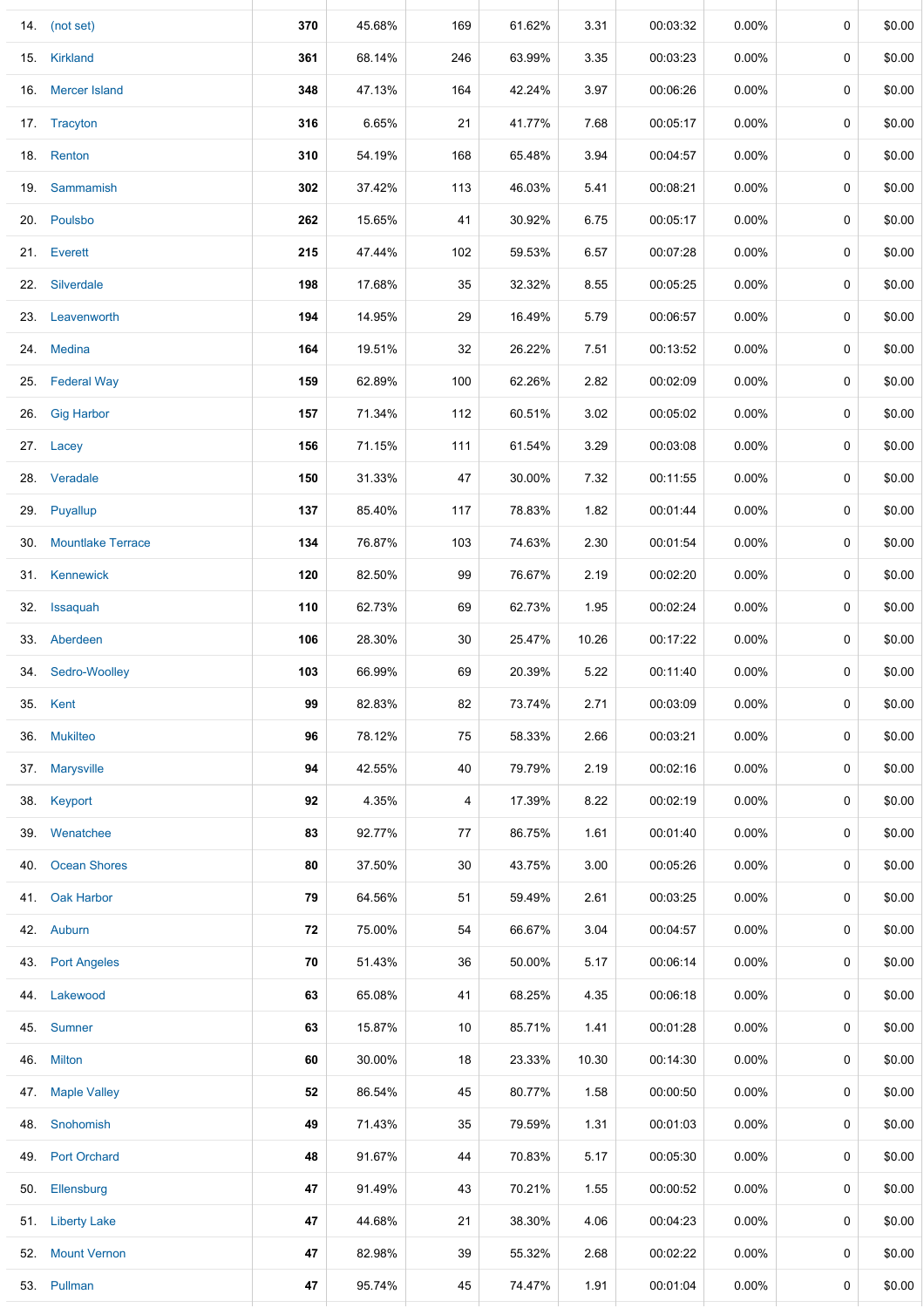| 54. | Woodinville          | 45 | 88.89%  | 40           | 64.44%        | 2.13  | 00:02:46 | 0.00%    | 0      | \$0.00 |
|-----|----------------------|----|---------|--------------|---------------|-------|----------|----------|--------|--------|
|     | 55. Sequim           | 42 | 71.43%  | 30           | 52.38%        | 3.00  | 00:02:16 | $0.00\%$ | 0      | \$0.00 |
|     | 56. Edmonds          | 40 | 75.00%  | 30           | 75.00%        | 1.98  | 00:03:12 | $0.00\%$ | 0      | \$0.00 |
|     | 57. Burlington       | 36 | 66.67%  | 24           | 58.33%        | 3.56  | 00:03:38 | $0.00\%$ | 0      | \$0.00 |
|     | 58. Camas            | 36 | 58.33%  | 21           | 44.44%        | 3.81  | 00:05:22 | $0.00\%$ | 0      | \$0.00 |
|     | 59. Yelm             | 35 | 62.86%  | 22           | 51.43%        | 4.83  | 00:04:37 | $0.00\%$ | 0      | \$0.00 |
|     | 60. Kenmore          | 34 | 70.59%  | 24           | 58.82%        | 4.53  | 00:05:52 | $0.00\%$ | 0      | \$0.00 |
|     | 61. Yakima           | 34 | 97.06%  | 33           | 70.59%        | 1.74  | 00:01:06 | $0.00\%$ | 0      | \$0.00 |
|     | 62. Moses Lake       | 30 | 66.67%  | 20           | 80.00%        | 1.50  | 00:01:55 | $0.00\%$ | 0      | \$0.00 |
|     | 63. Richland         | 29 | 96.55%  | 28           | 79.31%        | 1.38  | 00:00:43 | $0.00\%$ | 0      | \$0.00 |
|     | 64. Walla Walla      | 29 | 93.10%  | 27           | 75.86%        | 1.34  | 00:00:43 | $0.00\%$ | 0      | \$0.00 |
|     | 65. Eatonville       | 24 | 25.00%  | 6            | 29.17%        | 4.17  | 00:09:51 | $0.00\%$ | 0      | \$0.00 |
|     | 66. Longview         | 24 | 95.83%  | 23           | 70.83%        | 1.88  | 00:02:06 | $0.00\%$ | 0      | \$0.00 |
|     | 67. Stanwood         | 24 | 87.50%  | 21           | 62.50%        | 3.33  | 00:03:14 | $0.00\%$ | 0      | \$0.00 |
|     | 68. Cle Elum         | 23 | 4.35%   | $\mathbf{1}$ | 4.35%         | 9.13  | 00:12:54 | $0.00\%$ | 0      | \$0.00 |
|     | 69. DuPont           | 22 | 68.18%  | 15           | 86.36%        | 1.45  | 00:00:35 | $0.00\%$ | 0      | \$0.00 |
|     | 70. Montesano        | 22 | 22.73%  | 5            | 22.73%        | 11.32 | 00:24:01 | $0.00\%$ | 0      | \$0.00 |
|     | 71. Tumwater         | 22 | 95.45%  | 21           | 27.27%        | 6.50  | 00:04:55 | $0.00\%$ | 0      | \$0.00 |
|     | 72. Greenbank        | 21 | 61.90%  | 13           | 42.86%        | 5.05  | 00:06:56 | $0.00\%$ | 0      | \$0.00 |
|     | 73. Vashon           | 20 | 100.00% | 20           | 70.00%        | 1.65  | 00:01:27 | $0.00\%$ | 0      | \$0.00 |
|     | 74. Shelton          | 19 | 42.11%  | 8            | 57.89%        | 4.32  | 00:01:47 | $0.00\%$ | 0      | \$0.00 |
|     | 75. Spanaway         | 19 | 84.21%  | 16           | 89.47%        | 1.21  | 00:00:04 | $0.00\%$ | 0      | \$0.00 |
|     | 76. Woodland         | 17 | 52.94%  | 9            | 76.47%        | 1.29  | 00:00:18 | $0.00\%$ | 0      | \$0.00 |
|     | 77. Langley          | 16 | 93.75%  | 15           | 75.00%        | 3.44  | 00:05:07 | $0.00\%$ | 0      | \$0.00 |
| 78. | Anacortes            | 15 | 93.33%  | 14           | 53.33%        | 2.67  | 00:04:27 | $0.00\%$ | 0      | \$0.00 |
|     | 79. Pasco            | 15 | 93.33%  | 14           | 86.67%        | 1.27  | 00:00:47 | $0.00\%$ | 0      | \$0.00 |
|     | 80. Roslyn           | 15 | 6.67%   | $\mathbf{1}$ | 6.67%         | 5.47  | 00:02:04 | $0.00\%$ | 0      | \$0.00 |
|     | 81. University Place | 15 | 86.67%  | 13           | 73.33%        | 2.07  | 00:02:30 | $0.00\%$ | 0      | \$0.00 |
|     | 82. Arlington        | 14 | 21.43%  | 3            | 64.29%        | 2.29  | 00:04:00 | $0.00\%$ | 0      | \$0.00 |
|     | 83. Clinton          | 14 | 100.00% | 14           | 78.57%        | 1.21  | 00:00:16 | $0.00\%$ | 0      | \$0.00 |
|     | 84. College Place    | 14 | 85.71%  | 12           | 71.43%        | 1.93  | 00:02:21 | $0.00\%$ | 0      | \$0.00 |
|     | 85. Duvall           | 13 | 69.23%  | 9            | 61.54%        | 1.69  | 00:01:23 | $0.00\%$ | 0      | \$0.00 |
|     | 86. Selah            | 13 | 92.31%  | 12           | 76.92%        | 1.54  | 00:00:54 | $0.00\%$ | 0      | \$0.00 |
|     | 87. Burien           | 13 | 84.62%  | 11           | 69.23%        | 3.38  | 00:01:26 | $0.00\%$ | 0      | \$0.00 |
|     | 88. Cheney           | 12 | 100.00% | 12           | 91.67%        | 1.25  | 00:00:28 | $0.00\%$ | 0      | \$0.00 |
|     | 89. East Wenatchee   | 11 | 54.55%  | 6            | 36.36%        | 5.27  | 00:06:26 | $0.00\%$ | 0      | \$0.00 |
|     | 90. Enumclaw         | 10 | 80.00%  | 8            | 80.00%        | 1.80  | 00:01:15 | $0.00\%$ | 0      | \$0.00 |
| 91. | <b>Otis Orchards</b> | 10 | 40.00%  | 4            | 50.00%        | 7.90  | 00:11:16 | $0.00\%$ | 0      | \$0.00 |
|     | 92. Snoqualmie       | 10 | 60.00%  | 6            | 50.00%        | 3.40  | 00:09:39 | $0.00\%$ | 0      | \$0.00 |
| 93. | Sunnyside            | 10 | 100.00% | 10           | 90.00%        | 1.10  | 00:00:25 | $0.00\%$ | 0      | \$0.00 |
| QΔ  | Monroe               | ۹  | 100.00% | $\alpha$     | <b>66 67%</b> | 2 22  | 00.05.53 | ህ ሀሀላ"   | $\cap$ | \$0.00 |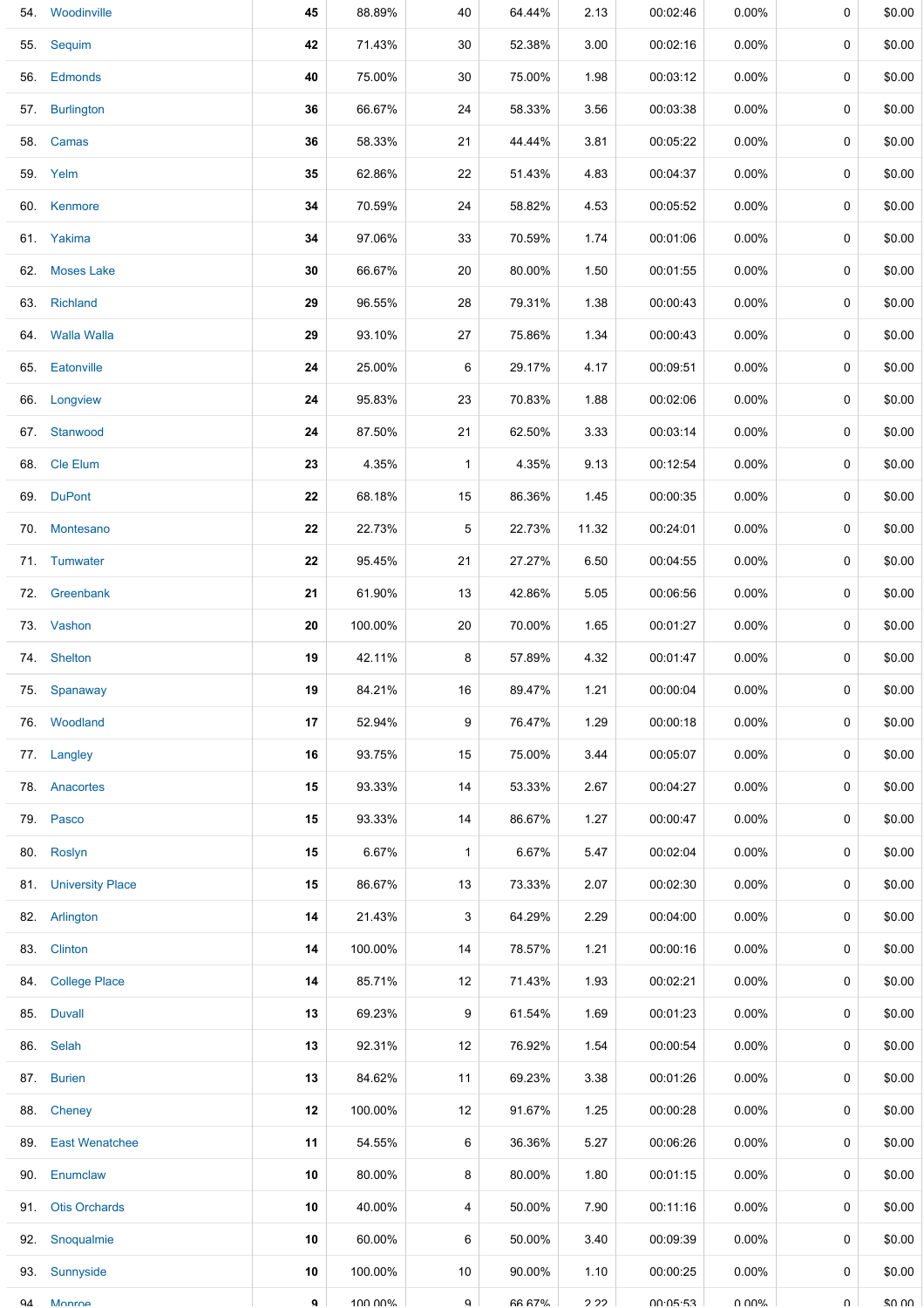|      | 95. Friday Harbor              | 8              | 100.00% | 8              | 75.00%  | 1.25  | 00:01:05 | $0.00\%$ | 0           | \$0.00 |
|------|--------------------------------|----------------|---------|----------------|---------|-------|----------|----------|-------------|--------|
| 96.  | Omak                           | 8              | 87.50%  | $\overline{7}$ | 75.00%  | 1.38  | 00:02:21 | $0.00\%$ | 0           | \$0.00 |
|      | 97. Port Hadlock-Irondale      | 8              | 62.50%  | 5              | 37.50%  | 7.12  | 00:06:31 | $0.00\%$ | 0           | \$0.00 |
| 98.  | <b>Port Townsend</b>           | 8              | 87.50%  | $\overline{7}$ | 75.00%  | 1.75  | 00:03:07 | $0.00\%$ | 0           | \$0.00 |
|      | 99. Freeland                   | 7              | 71.43%  | 5              | 57.14%  | 4.00  | 00:09:26 | $0.00\%$ | 0           | \$0.00 |
| 100. | Graham                         | $\overline{7}$ | 100.00% | 7              | 85.71%  | 1.14  | 00:00:11 | 0.00%    | 0           | \$0.00 |
|      | 101. Lake Stevens              | 7              | 71.43%  | 5              | 85.71%  | 1.14  | 00:00:00 | 0.00%    | 0           | \$0.00 |
|      | 102. North Creek               | $\overline{7}$ | 57.14%  | 4              | 100.00% | 1.00  | 00:00:00 | 0.00%    | 0           | \$0.00 |
|      | 103. Ferndale                  | 6              | 66.67%  | 4              | 50.00%  | 2.00  | 00:04:31 | 0.00%    | 0           | \$0.00 |
|      | 104. La Center                 | 6              | 83.33%  | 5              | 50.00%  | 3.83  | 00:02:18 | 0.00%    | 0           | \$0.00 |
|      | 105. Long Beach                | 6              | 100.00% | 6              | 66.67%  | 1.50  | 00:00:08 | 0.00%    | 0           | \$0.00 |
|      | 106. Lynden                    | 6              | 66.67%  | 4              | 66.67%  | 4.17  | 00:00:27 | $0.00\%$ | 0           | \$0.00 |
|      | 107. Mead                      | 6              | 66.67%  | 4              | 83.33%  | 1.17  | 00:01:51 | $0.00\%$ | 0           | \$0.00 |
|      | 108. Orting                    | 6              | 33.33%  | 2              | 100.00% | 1.00  | 00:00:00 | 0.00%    | 0           | \$0.00 |
|      | 109. Port Ludlow               | 6              | 83.33%  | 5              | 33.33%  | 2.33  | 00:03:49 | $0.00\%$ | 0           | \$0.00 |
|      | 110. Clarkston                 | 5              | 20.00%  | $\mathbf{1}$   | 20.00%  | 2.60  | 00:02:24 | $0.00\%$ | 0           | \$0.00 |
|      | 111. Coupeville                | 5              | 40.00%  | $\overline{c}$ | 40.00%  | 14.20 | 00:24:02 | $0.00\%$ | 0           | \$0.00 |
|      | 112. Eastsound                 | 5              | 80.00%  | 4              | 40.00%  | 3.60  | 00:02:41 | $0.00\%$ | 0           | \$0.00 |
|      | 113. Ephrata                   | 5              | 100.00% | 5              | 80.00%  | 4.20  | 00:07:24 | $0.00\%$ | 0           | \$0.00 |
|      | 114. North Bend                | 5              | 80.00%  | 4              | 80.00%  | 1.20  | 00:00:09 | $0.00\%$ | 0           | \$0.00 |
|      | 115. Steilacoom                | 5              | 100.00% | 5              | 20.00%  | 5.60  | 00:03:44 | $0.00\%$ | 0           | \$0.00 |
|      | 116. Tenino                    | 5              | 80.00%  | 4              | 80.00%  | 1.20  | 00:01:18 | $0.00\%$ | 0           | \$0.00 |
|      | 117. Winlock                   | 5              | 100.00% | 5              | 100.00% | 1.00  | 00:00:00 | $0.00\%$ | $\mathbf 0$ | \$0.00 |
|      | 118. Belfair                   | 4              | 100.00% | 4              | 75.00%  | 2.50  | 00:19:13 | $0.00\%$ | 0           | \$0.00 |
|      | 119. Elma                      | 4              | 100.00% | 4              | 75.00%  | 1.50  | 00:00:19 | $0.00\%$ | 0           | \$0.00 |
|      | 120. Onalaska                  | 4              | 100.00% | 4              | 50.00%  | 1.50  | 00:02:32 | $0.00\%$ | 0           | \$0.00 |
|      | 121. Point Roberts             | 4              | 75.00%  | 3              | 75.00%  | 2.00  | 00:00:31 | $0.00\%$ | 0           | \$0.00 |
| 122. | <b>Shaw Island</b>             | 4              | 100.00% | 4              | 50.00%  | 6.25  | 00:13:02 | $0.00\%$ | 0           | \$0.00 |
| 123. | <b>East Renton Highlands</b>   | 4              | 75.00%  | 3              | 100.00% | 1.00  | 00:00:00 | $0.00\%$ | 0           | \$0.00 |
| 124. | <b>Mill Creek</b>              | 4              | 50.00%  | $\overline{c}$ | 100.00% | 1.00  | 00:00:00 | $0.00\%$ | 0           | \$0.00 |
|      | 125. Shoreline                 | 4              | 100.00% | 4              | 75.00%  | 1.25  | 00:03:00 | $0.00\%$ | 0           | \$0.00 |
| 126. | <b>Union Hill-Novelty Hill</b> | 4              | 100.00% | 4              | 75.00%  | 2.00  | 00:00:11 | $0.00\%$ | 0           | \$0.00 |
| 127. | <b>Battle Ground</b>           | 3              | 100.00% | 3              | 100.00% | 1.00  | 00:00:00 | $0.00\%$ | 0           | \$0.00 |
| 128. | <b>Brush Prairie</b>           | 3              | 100.00% | 3              | 33.33%  | 2.33  | 00:00:50 | $0.00\%$ | 0           | \$0.00 |
|      | 129. Chelan                    | 3              | 66.67%  | $\overline{c}$ | 100.00% | 1.00  | 00:00:00 | $0.00\%$ | 0           | \$0.00 |
| 130. | Colville                       | 3              | 100.00% | 3              | 66.67%  | 1.67  | 00:04:03 | $0.00\%$ | 0           | \$0.00 |
| 131. | Cosmopolis                     | 3              | 66.67%  | 2              | 33.33%  | 3.33  | 00:01:03 | $0.00\%$ | 0           | \$0.00 |
| 132. | <b>Deer Park</b>               | 3              | 33.33%  | $\mathbf{1}$   | 33.33%  | 4.33  | 00:11:56 | $0.00\%$ | 0           | \$0.00 |
| 133. | <b>McKenna</b>                 | 3              | 100.00% | 3              | 33.33%  | 2.33  | 00:03:52 | $0.00\%$ | 0           | \$0.00 |
| 134. | <b>Mossyrock</b>               | 3              | 66.67%  | 2              | 33.33%  | 13.00 | 00:26:03 | $0.00\%$ | 0           | \$0.00 |

94. Monroe **9** 100.00% 9 66.67% 2.22 00:05:53 0.00% 0 \$0.00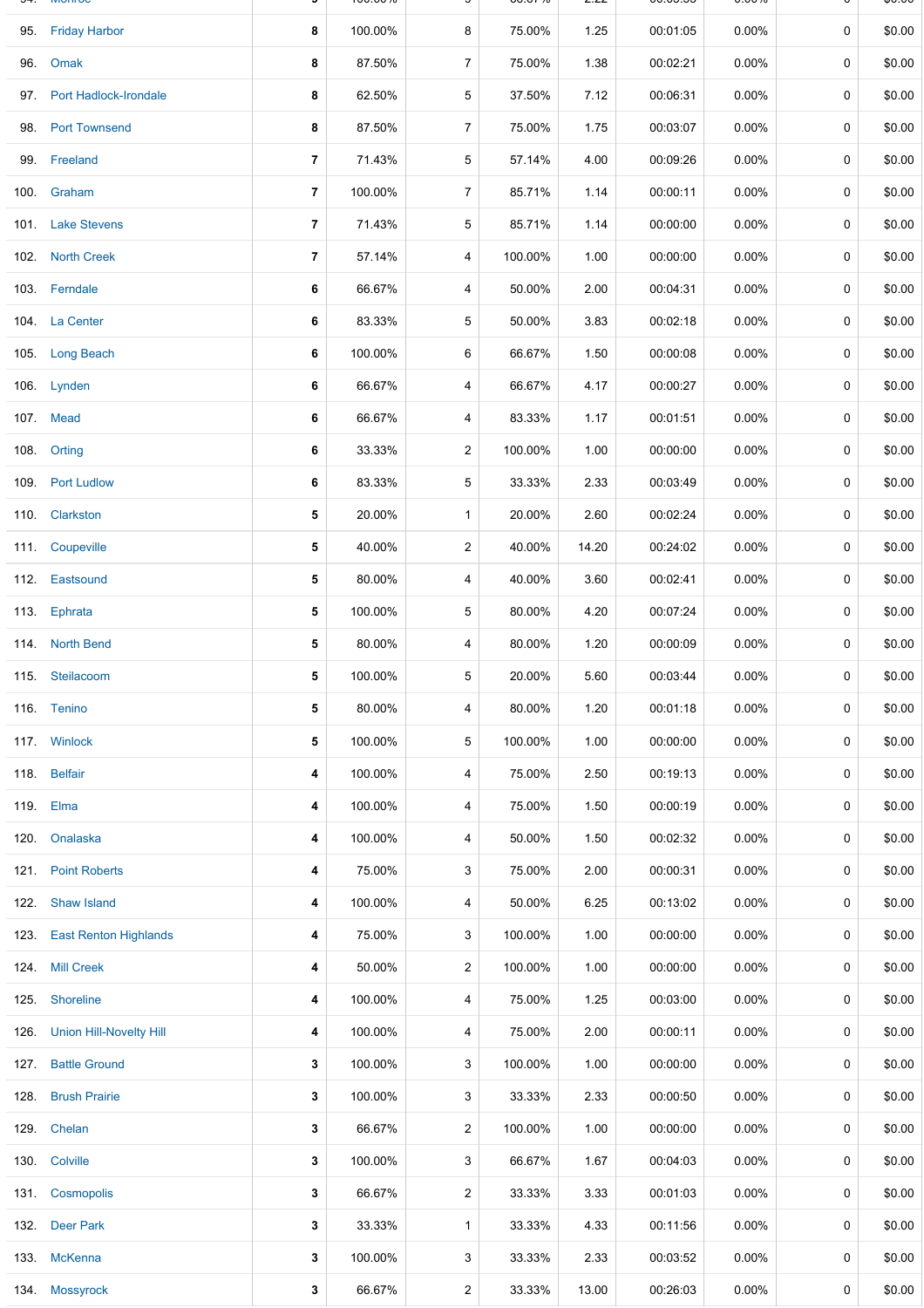| 135.     | Pacific                | 3                       | 66.67%   | 2                       | 66.67%               | 2.00          | 00:01:22 | 0.00%                | 0           | \$0.00        |
|----------|------------------------|-------------------------|----------|-------------------------|----------------------|---------------|----------|----------------------|-------------|---------------|
| 136.     | Ridgefield             | 3                       | 100.00%  | 3                       | 100.00%              | 1.00          | 00:00:00 | $0.00\%$             | 0           | \$0.00        |
|          | 137. Stevenson         | 3                       | 33.33%   | $\mathbf{1}$            | 0.00%                | 5.33          | 00:34:40 | 0.00%                | 0           | \$0.00        |
| 138.     | Washougal              | 3                       | 0.00%    | 0                       | 66.67%               | 1.33          | 00:00:58 | 0.00%                | 0           | \$0.00        |
| 139.     | <b>Camano Island</b>   | 3                       | 100.00%  | 3                       | 66.67%               | 1.33          | 00:00:06 | $0.00\%$             | 0           | \$0.00        |
| 140.     | Covington              | 3                       | 100.00%  | 3                       | 100.00%              | 1.00          | 00:00:00 | $0.00\%$             | 0           | \$0.00        |
| 141. Bow |                        | $\overline{\mathbf{2}}$ | 100.00%  | 2                       | 100.00%              | 1.00          | 00:00:00 | $0.00\%$             | 0           | \$0.00        |
|          | 142. Buckley           | $\overline{\mathbf{2}}$ | 0.00%    | 0                       | 50.00%               | 1.50          | 00:01:15 | $0.00\%$             | 0           | \$0.00        |
|          | 143. Burton            | $\overline{\mathbf{2}}$ | 100.00%  | 2                       | 0.00%                | 2.50          | 00:05:38 | $0.00\%$             | 0           | \$0.00        |
|          | 144. Conway            | $\overline{\mathbf{2}}$ | 100.00%  | 2                       | 100.00%              | 1.00          | 00:00:00 | 0.00%                | 0           | \$0.00        |
| 145.     | Dallesport             | $\overline{\mathbf{2}}$ | 100.00%  | 2                       | 100.00%              | 1.00          | 00:00:00 | 0.00%                | $\mathbf 0$ | \$0.00        |
| 146.     | Grandview              | 2                       | 100.00%  | 2                       | 100.00%              | 1.00          | 00:00:00 | $0.00\%$             | 0           | \$0.00        |
|          | 147. Kalama            | 2                       | 100.00%  | $\overline{\mathbf{c}}$ | 100.00%              | 1.00          | 00:00:00 | $0.00\%$             | 0           | \$0.00        |
| 148.     | Kingston               | $\overline{\mathbf{2}}$ | 0.00%    | 0                       | 100.00%              | 1.00          | 00:00:00 | $0.00\%$             | 0           | \$0.00        |
|          | 149. Manson            | 2                       | 100.00%  | 2                       | 50.00%               | 2.00          | 00:02:27 | 0.00%                | 0           | \$0.00        |
| 150.     | <b>Nine Mile Falls</b> | $\overline{\mathbf{2}}$ | 100.00%  | $\overline{\mathbf{c}}$ | 50.00%               | 1.50          | 00:00:02 | 0.00%                | 0           | \$0.00        |
|          | 151. Olalla            | $\overline{\mathbf{2}}$ | 100.00%  | 2                       | 50.00%               | 2.00          | 00:04:36 | $0.00\%$             | 0           | \$0.00        |
| 152.     | Othello                | $\overline{\mathbf{2}}$ | 100.00%  | 2                       | 50.00%               | 7.50          | 00:04:31 | 0.00%                | 0           | \$0.00        |
|          | 153. Preston           | 2                       | 100.00%  | 2                       | 100.00%              | 1.00          | 00:00:00 | 0.00%                | 0           | \$0.00        |
| 154.     | Raymond                | 2                       | 100.00%  | 2                       | 100.00%              | 1.00          | 00:00:00 | 0.00%                | 0           | \$0.00        |
|          | 155. Tonasket          | 2                       | 100.00%  | 2                       | 100.00%              | 1.00          | 00:00:00 | $0.00\%$             | 0           | \$0.00        |
|          | 156. Union             | 2                       | 100.00%  | 2                       | 100.00%              | 1.00          | 00:00:00 | $0.00\%$             | 0           | \$0.00        |
|          | 157. Winthrop          | $\mathbf{2}$            | 100.00%  | $\overline{2}$          | 50.00%               | 1.50          | 00:00:40 | $0.00\%$             | 0           | \$0.00        |
|          | 158. Cascade-Fairwood  | 2                       | 50.00%   | $\mathbf{1}$            | 100.00%              | 1.00          | 00:00:00 | $0.00\%$             | 0           | \$0.00        |
|          | 159. SeaTac            | 2                       | 100.00%  | 2                       | 100.00%              | 1.00          | 00:00:00 | $0.00\%$             | 0           | \$0.00        |
|          | 160. Airway Heights    | 1                       | 100.00%  | $\mathbf{1}$            | 0.00%                | 2.00          | 00:00:13 | $0.00\%$             | 0           | \$0.00        |
|          | 161. Bickleton         | 1                       | 100.00%  | $\mathbf{1}$            | 0.00%                | 2.00          | 00:00:52 | $0.00\%$             | 0           | \$0.00        |
|          | 162. Black Diamond     | 1.                      | $0.00\%$ | 0                       | 100.00%              | 1.00          | 00:00:00 | $0.00\%$             | 0           | \$0.00        |
|          | 163. Carnation         | 1                       | 100.00%  | $\mathbf{1}$            | 100.00%              | 1.00          | 00:00:00 | $0.00\%$             | 0           | \$0.00        |
|          | 164. Cathlamet         | 1                       | 100.00%  | $\mathbf{1}$            | 100.00%              | 1.00          | 00:00:00 | $0.00\%$             | 0           | \$0.00        |
|          | 165. Chehalis          | 1                       | 100.00%  | $\mathbf{1}$            | 100.00%              | 1.00          | 00:00:00 | $0.00\%$             | 0           | \$0.00        |
|          | 166. Colfax            | 1                       | 100.00%  | $\mathbf{1}$            | 100.00%              | 1.00          | 00:00:00 | $0.00\%$             | 0           | \$0.00        |
|          | 167. Colton            | 1                       | 100.00%  | $\mathbf{1}$            | 100.00%              | 1.00          | 00:00:00 | $0.00\%$             | 0           | \$0.00        |
|          | 168. Coulee City       | 1                       | 100.00%  | $\mathbf{1}$            | 100.00%              | 1.00          | 00:00:00 | $0.00\%$             | 0           | \$0.00        |
|          | 169 Fall City          | 1                       | $0.00\%$ | 0                       | 100.00%              | 1.00          | 00:00:00 | $0.00\%$             | 0           | \$0.00        |
|          | 170. Grand Coulee      | 1                       | 100.00%  | $\mathbf{1}$            | $0.00\%$             | 2.00          | 00:00:16 | $0.00\%$             | 0           | \$0.00        |
|          | 171. Greenacres        | 1                       | 100.00%  | $\mathbf{1}$            | 100.00%              | 1.00          | 00:00:00 | $0.00\%$             | 0           | \$0.00        |
|          | 172. Hoquiam           | 1                       | 100.00%  | $\mathbf{1}$            | 0.00%                | 8.00          | 00:01:11 | $0.00\%$             | 0           | \$0.00        |
|          | 173. Kelso             | 1                       | 100.00%  | $\mathbf{1}$            | 100.00%              | 1.00          | 00:00:00 | $0.00\%$             | 0           | \$0.00        |
|          | 174. Kettle Falls      | 1                       | $0.00\%$ | 0                       | 100.00%              | 1.00          | 00:00:00 | $0.00\%$             | 0           | \$0.00        |
| $- - -$  |                        |                         | $\cdots$ |                         | $\sim$ $\sim$ $\sim$ | $\sim$ $\sim$ | $-0.000$ | $\sim$ $\sim$ $\sim$ |             | $\sim$ $\sim$ |